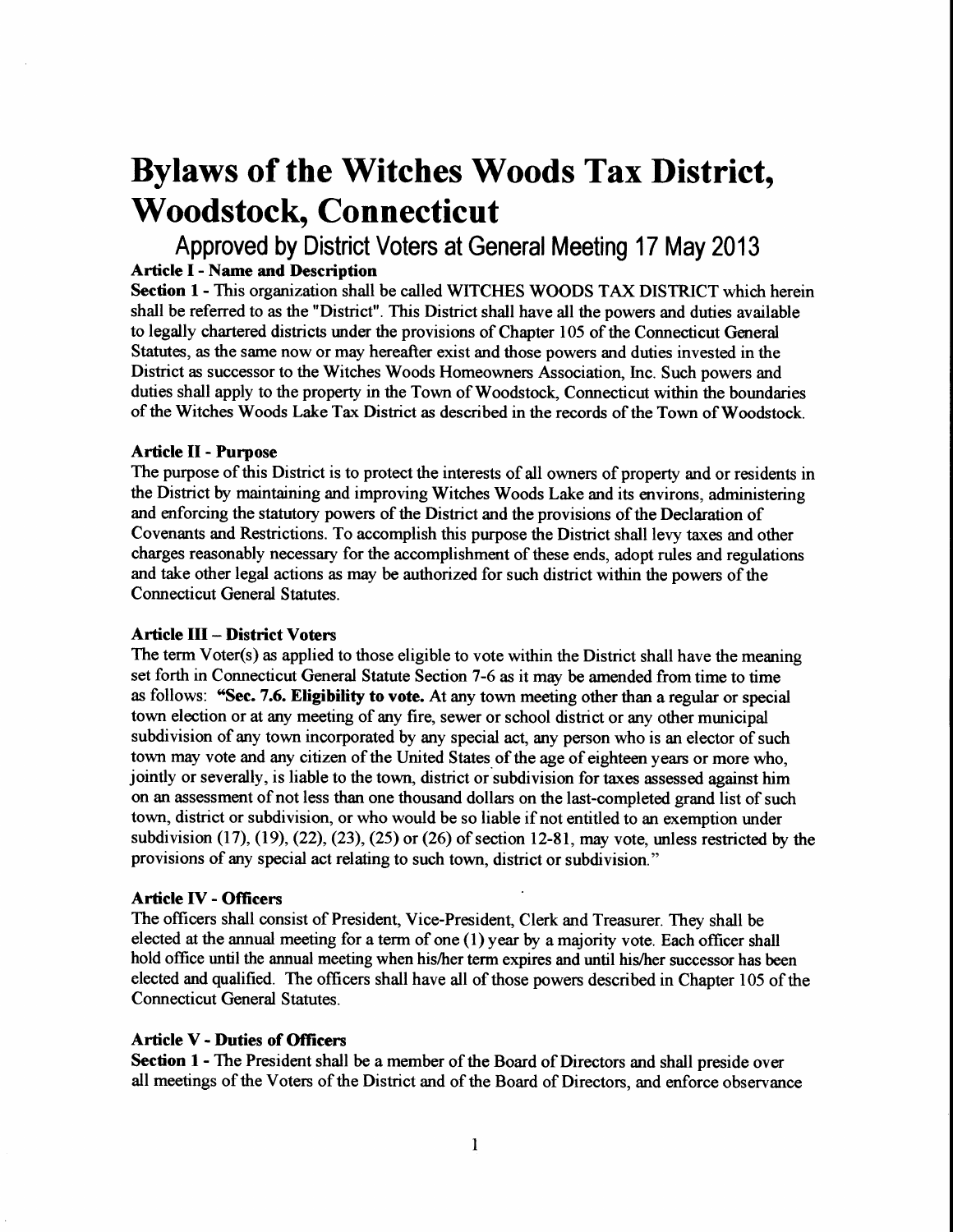the District's Declaration of Restrictions and Covenants, Ordinances, Bylaws and Rules and Regulations. The President shall be a member ex-officio of all committees. The President shall have the right to resolve a tie vote when necessary. Not less than ninety (90) days prior to the annual meeting of the District the President shall appoint a Nominating Committee to propose a slate of officers and directors for positions scheduled to be elected at the meeting.

Section 2 - The Vice-President shall preside over meetings of the District and have all of the powers of the President while the President is absent and shall be a member of the Board of Directors.

Section 3 - The Clerk shall:

- a) Record the minutes of all meetings of the District and conduct the corespondence of the District
- b) Present at each meeting the minutes of the preceding meeting.
- c) Submit at the Annual Meeting a written summary report, which may be fumished by Committee Chairpersons, of the District's significant activities during the preceding year
- d) Maintain a list of property owners, as received from the Assessor's Office, Town of Woodstock.
- e) The Clerk shall be a member of the Board of Directors.

Section 4 - The Treasurer shall have charge of the collection and payment of all monies of the District urder such rules and regulations as may be prescribed by the Board of Directors, and shall prepare the annual budget which shall be reviewed by the Board of Directors and transmitted with the Board's comments and recommendations to the Annual Budget meeting of the District for adoption. The Treasurer may function as the Tax Collector for the District and in such capacity shall be responsible for the preparation of tax bills and shall to the extent permitted under the general statutes be responsible for the collection of taxes and special assessments, for filing liens and for such other duties as may be prescribed under the general statutes. The Board of Directors or the District's Voters may vote to separate the duties of the Treasurer and Tax Collector for the District, in which case the Tax Collector shall be responsible to and supervised by the Treasurer. The Treasurer and Tax Collector, if so designated, shall be exofficio non-voting members of the Board of Directors. The Treasurer shall be bonded by good and sufficient surety bond to the District in the amount of \$100,000.00.

#### Article VI - Board of Directors

Section 1 - The Board of Directors (the "Board") (1) shall consist of the officers and five (5) property owners within the District. Election of Board members shall occur at each annual meeting of the Board of Dhectors in accordmce with Chapter 105 of the Connecticut General Statutes. The terms of directors shall be staggered. Board members shall serve three-year terms with one-third of the Directors (2 Directors) elected at each annual meeting. Each director shall hold offrce until the annual meeting when his/her term expires and until his/her successor has been elected and qualified; and (2) shall have those powers enumerated in Chapter 105 of the Connecticut General Statutes including the authority to apply for grants for the benefit of the District: and (3) shall meet not less than quarterly (4) shall establish Rules and Regulations for the District that are beneficial for the protection and safety of property and owners within the District. Interim vacancies on the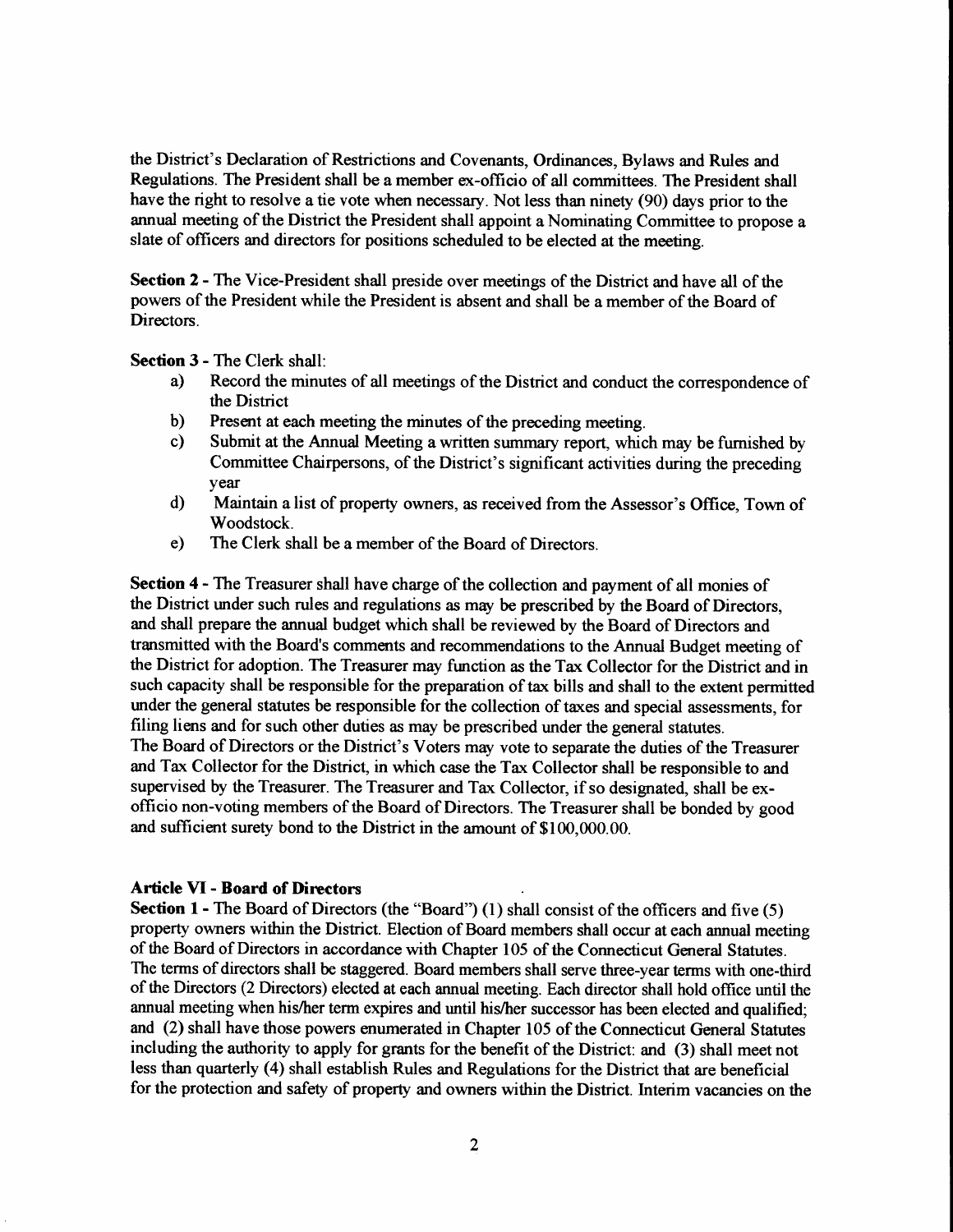Board or among Officers may be filled by a majonty vote of the remaining Board members.

Section 2 - The Board of Directors shall approve all contracts or other District action between the annual District meetings. The Board's approval shall be required prior to any expenditure by the officers of \$250.00 or more.

Section 3 - No contract or obligation that is not otherwise authorized in the District's annual budget which involves an emergency expenditure in an amount equivalent to lO% or more of the annual budget in any one year shall be made by the Board of Directors, unless same is specifically authorized by a vote of the District, nor shall the directors borrow money without like authority.

Section 4 - The Board of Directors shall designate committees and subcommittees, both standing and temporary, to assist in the conduct of the Board's business. The Board shall define the duties, powers and time limitations for those temporary or ad-hoc committees the Board deems advisable to appoint. Unless otherwise provided herein committee members may or may not be members of the Board of Directors but shall be Voters of the District. The Board shall hear all appeals brought by Voters from actions or decisions made by a Committee.

**Section 5** - Committees shall be limited to the expenditure during one  $(1)$  fiscal year of two hundred fifty (\$250.00) dollars. Expenditures exceeding that shall be subject to the approval of the Board.

Section 6 - Appointment of Standing Committees:

a) The Board of Directors annually shall appoint District Voters to the following Standing committees:

- l) Road and Right of Way Committee
- 2)Lake and Beach Committee
- 3) Safety, Rules, and Regulations Committee
- 4) Building and Zoning Review Committee
- 5 ) Communications Committee

Each Standing committee shall be chaired by one of the members of the Board of Directors, which member to be appointed by the Board. Each of these committees shall consist of up to four (4) members who shall serve at the pleasure of the Board. They shall act without pay except for necessary expenses as voted by the Board of Directors and paid by the Treasurer. Any contracts recommended by any committee with outside contractors shall be specifically approved and executed by the Board.

b) The Road and Right of Way Committee shall report regularly to the Board of Directors the conditions of all roads of the District, shall recommend to said Board any road, drainage or right of way improvements, repairs and alterations, shall be the negotiating committee on all contracts concerning construction, maintenance and repair, and shall annually submit to the Board a budget proposal of costs of road maintenance or repairs.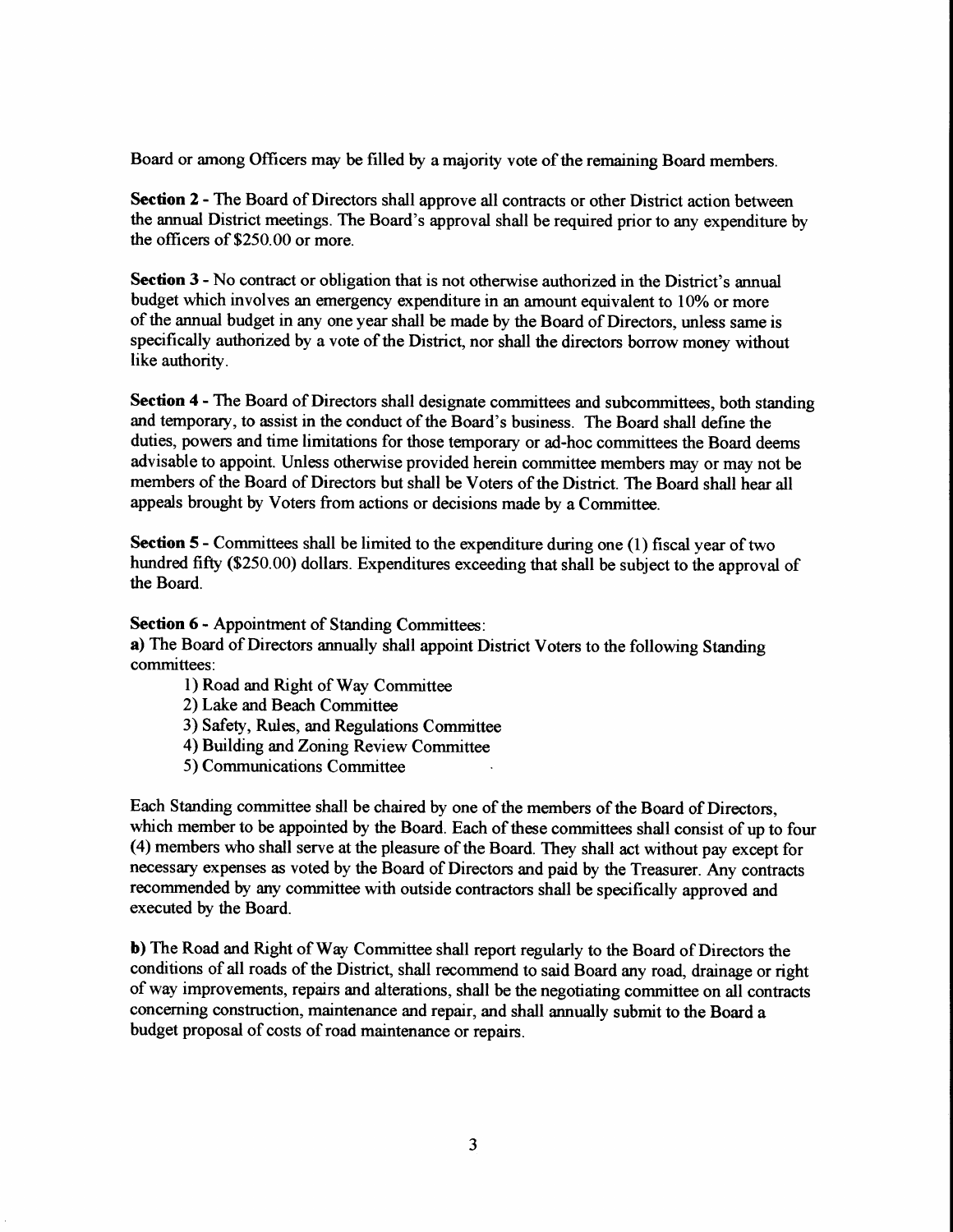c) The Lake and Beach committee shall report regularly to the Board of Directors on the conditions of the lake, dam and spillways, shall recommend to the Board any improvements or repairs to the lake or its appurtenances, and shall annually submit a budget proposal of costs of such improvements, maintenance or repairs.

d) The Safety, Rules, and Regulations Committee shall have the power to recommend to the Board of Directors persons for appointment as enforcement officials of the District, shatl recommend and report to the Board on all matters pertaining to safety, rules, and regulations within the limits of the District, shall, subject to the direction of the Board of Directors, have authority to enforce all safety, rules and regulations promulgated by the District within the limits of the District. The Committee shall recommend changes in rules and regulations and shall report regularly to the Board of Directors. The Committee shall annually submit a proposal of costs of maintaining necessary safety protection and all other expenses of the Committee for each ensuing year. Said Committee shall make inspection of the property around the lake and report to the Board those lot owners who have a dangerous accumulation of brush and other inflamrnable material on their property or are otherwise in violation of District Rules and Regulations. The Committee shall recommend to the Board the adoption of such rules and regulations as shall be beneficial for the protection and safety of property and owners within the District. The Committee shall annually submit a budget proposal of expenses for each year. The committee shall publish maintain and enforce the District Rules and Regulations. The Committee shall hear appeals from the enforcement of Rules and Regulations.

e) The Building and Zoning Review Committee shall, subject to the direction of the Board of Directors, have authority to monitor all District land use regulations, shall recommend changes to regulations or appropriate enforcement action relating to land use not otherwise the jurisdiction of the Town of Woodstock to the Executive Board. The Committee shall annually submit a budget proposal of costs of maintaining its functions. The committee shall be responsible for hearing appeals of District lard use regulations from property owners.

f) The Communications Committee, subject to the direction of the Board of Directors, shall develop and maintain communication activities with the owners and maintain a current list of all Board and Committee members on the website. The Committee shall promptly mail to each new property owner a copy of the by-laws and any amendments thereto. Amendments are to be mailed within thirty (30) days of the date of such amendments were approved by the District. Communications activities may include, but are not limited to, newsletters, a website, bulletin boards, email notifications, and directories. The Committee shall be composed of a member of the Board of Directors and two District Voters

#### **Article VII- Meetings**

Section 1 - The place of all meetings of the District shall be within the territorial limits of said District or such other place within the Town of Woodstock as the Board of Directors may determine. Notice of the time and place of the annual and special meetings shall, not less than thirty (30) days prior to the Annual Meeting and fifteen (15) days prior to the date of a special meeting, be posted at the public sign posts located within the boundaries of the District and at the Woodstock Town Hall, published in a newspaper published in, or having a circulation in, Woodstock, and sent by mail to the last known address of each property owner. A change in the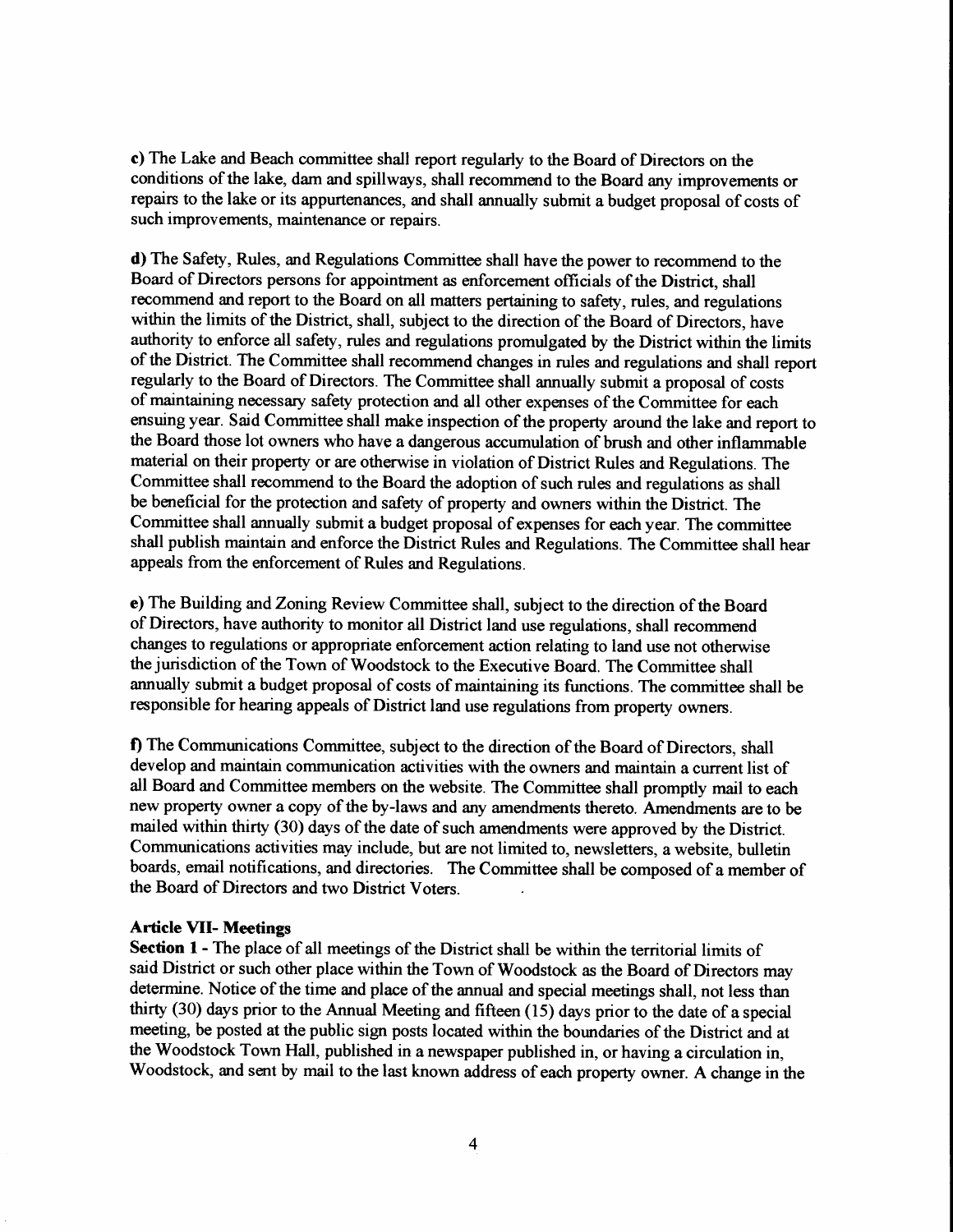place of the meeting shall not be made within 30 days next before the day of the Annual meeting and a notice of any change shall be posted on the public sign posts located within the boundaries of the District and at the Woodstock Town Hall not less than thirty (30) days before the meeting and anotice sent by mail to the last known address of each property owner by the Clerk.

Section 2 - The Annual Meeting of the District shall be held at 7:30 p.m. on the third Friday in the month of May. The voting at all meetings may be viva voce, by standing vote, or any member may demand a count whereupon such vote shall be taken by ballot. A complete list of the individuals entitled to vote at any meeting, aranged in alphabetical order, shall be prepared by the Clerk. When land is jointly owned by two or more persons, only two may vote.

Section 3 - The order of business at the Annual Meetings shall include but not be limited to (1) election of Officers and members of the Board of Directon (2) adoption of the budget (3) setting the tax rate and due dates (4) any other business.

Section 4 - Special meetings of the District for any purpose or purposes may be called by at least three members of the Board of Directors. Business transacted at all special meetings shall be confined to the subjects stated in the call. Special meetings may be called upon petition of twenty (20) individuals eligible to vote within said District, which petition shall state the reason for the calling of such meeting and be in due form for petition as required by the Connecticut General Statutes. Upon receipt of a proper petition, the Board of Directors shall call a special meeting of the Voters within 2l days of receipt of such petition.

Section 5 - A quorum at any meeting of the District shall consist of fifteen (15) individuals entitled to vote. If a quorum be not present at a properly called meeting, the meeting shall be adjoumed by those present and a notice of such adjournment shatl be sent to all Voters stating:

- l) The time and place that such adjourned meeting was held.
- 2) The purpose of the meeting.
- 3) That the meeting failed for lack of a quorum, and

4) That urder the provisions of Section 6 of Article VII, it is proposed to hold the adjourned meeting on a specified date and if a quorum be not present a vote may be carried by a majority of the individuals present who are eligible to vote.

#### Article VIII - Fiscal Year

Section 1 - The fiscal year of the District shall begin July 1st and end June 30th. The annual audit of the treasury will be conducted by two Voters of the District appointed by the President. The Board in its sole discretion may also periodically order an independent audit of District finances.

#### Article IX - Amendments

Section 1 - The composition of the District and/or its by-laws may be amended, and ordinances may be enacted, at any duly called regular or special meeting of the District by a majority vote of the individuals present who are eligible to vote provided a quorum is present, or by such procedure and vote as may otherwise be specified by law. Any such proposed amendment or ordinance shall be noticed not less than 60 days prior to the date of the proposed meeting in the same manner as specified for annual meetings in Article 7 Section 5.